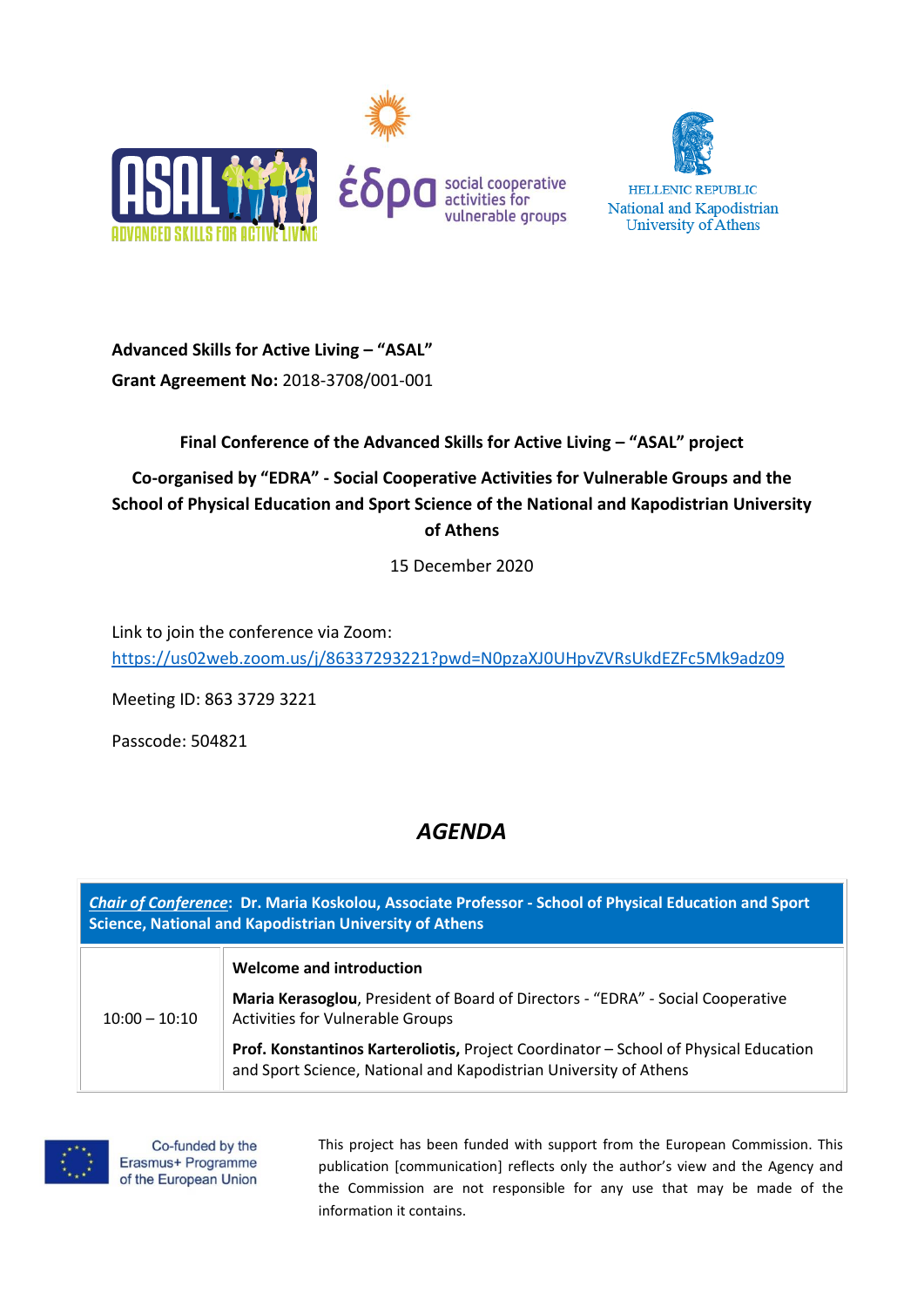



| $10:10 - 10:30$ | Presentation of the Advanced Skills for Active Living - "ASAL" project<br>Eleni Sakellariou, Project Coordinator - "EDRA" - Social Cooperative Activities for<br><b>Vulnerable Groups</b>                                                                                 |
|-----------------|---------------------------------------------------------------------------------------------------------------------------------------------------------------------------------------------------------------------------------------------------------------------------|
| $10:30 - 10:50$ | Findings from the research on physical exercise and sport activities in the field of<br><b>Mental Health</b><br>Prof. Konstantinos Karteroliotis, Project Coordinator - School of Physical Education<br>and Sport Science, National and Kapodistrian University of Athens |
| $10:50 - 11:10$ | Results from the ASAL project in Czech Republic<br>Jan Drobny, Project Coordinator - Fokus Praha                                                                                                                                                                          |
| $11:10 - 11:30$ | <b>Results from the ASAL project in Greece</b><br>Dr. Emmanouil Skordilis, Trainer - "EDRA" - Social Cooperative Activities for<br><b>Vulnerable Groups</b>                                                                                                               |
| $11:30 - 11:50$ | Results from the ASAL project in Italy<br>Francesca Cesaroni, Project Coordinator - COOSS Marche                                                                                                                                                                          |
| $11:50 - 12:10$ | Results from the ASAL project in Spain<br>María Carracedo, Project Coordinator - Fundación INTRAS                                                                                                                                                                         |
| $12:10 - 12:30$ | <b>Break</b>                                                                                                                                                                                                                                                              |
| $12:30 - 12:50$ | Presentation of ASAL elearning platform<br>Konstantinos Minos, elearning expert                                                                                                                                                                                           |



Co-funded by the Erasmus+ Programme of the European Union This project has been funded with support from the European Commission. This publication [communication] reflects only the author's view and the Agency and the Commission are not responsible for any use that may be made of the information it contains.